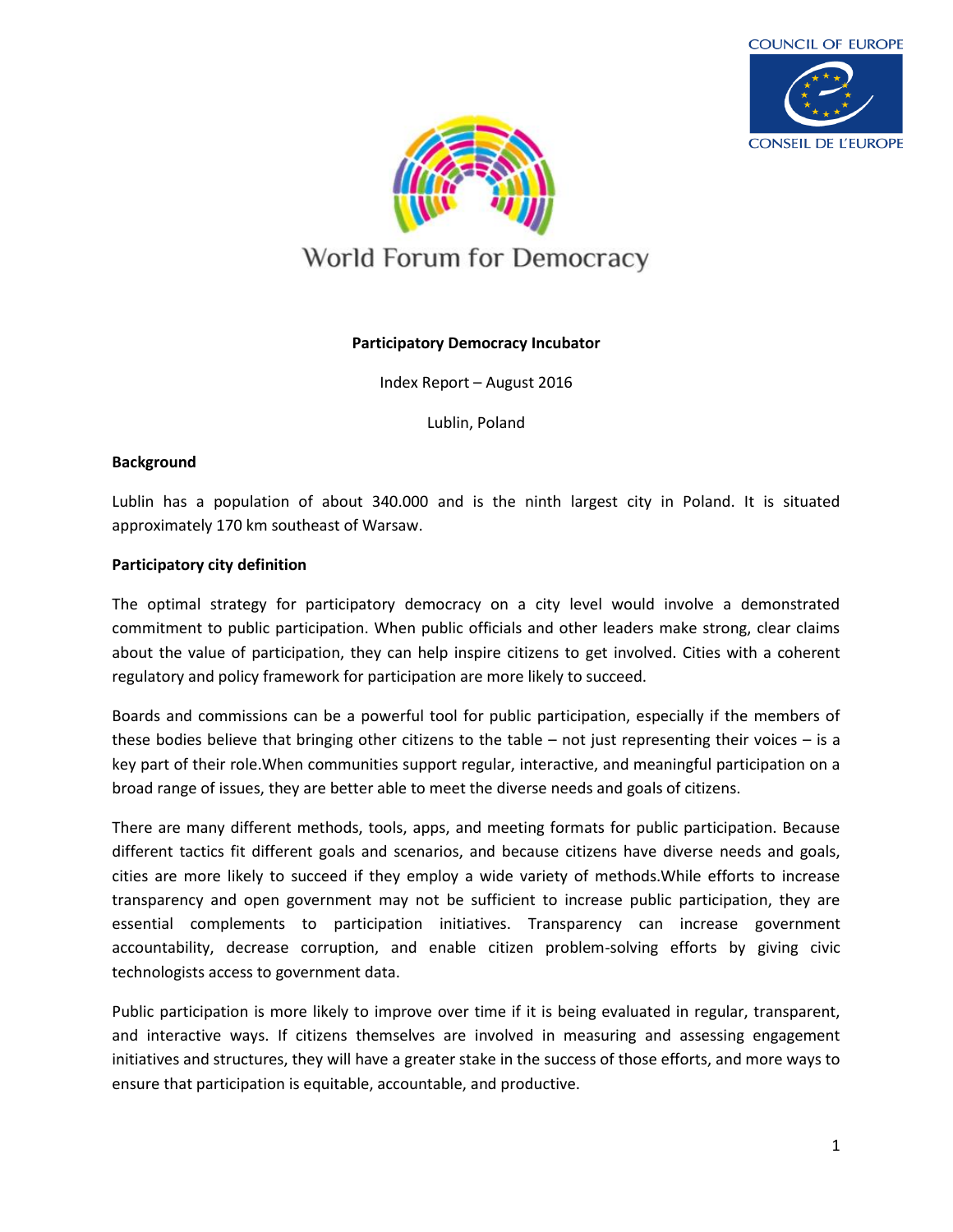#### **Methodology**

The Participatory City Index analysis is based on a questionnaire involving 69 questions grouped in ten indicators. Including a set of sub-questions for some of the 69 questions, the cities can gain a maximum of 164 points. The points are converted into a percentage measure to ensure the comparability of results. The ten indicatorsinclude commitment, regulatory and policy framework, advisory boards and commissions, civic associations, range of issues, range of tactics, grassroots problem-solving, young people, transparency, and monitoring and evaluation. The index serves as a tool of self-assessment for the cities to critically evaluate and improve their structures for citizen participation.

#### **Results**

#### *1. Commitment*

The optimal strategy for participatory democracy on a city level would involve a demonstrated commitment to public participation. Citizens are often doubtful about their ability to help solve public problems, and skeptical about the willingness of public officials to respond to their concerns. When public officials and other leaders make strong, clear claims about the value of participation, they can help inspire citizens to get involved.

Lublin's rate for commitment is with 90% significantly higher than the average rate of the city sample (43%). It is highly commendable that the city of Lublin, in order to systematize its participation strategy, has developed a participation plan, an official long-term strategy guiding the participation efforts of different departments in a coordinated manner. Council meetings in Lublin are open to the public and the city has established a participation commission (an official body, broadly representative of the city's population, which is charged with overseeing public participation). The city issues a regular bulletin that informs citizens about what city government is doing and how they can participate. Moreover, the city maintains active social media accounts. There are opportunities for citizens to give input on how participation should be structured and supported and to vote for particular policy options. An award programme supports citizen engagement, recognizing citizens, public officials, or other leaders for their efforts to support public participation. In order to demonstrate its commitment to citizen participation, the city has adopted a public statement declaring the importance of public engagement. It has also facilitated collaboration with non-governmental organizations to support participation.

For a better overview of its vast commitment to citizen participation, the city might consider producing an annual report on the state of public participation.

#### Recommendations

 $\checkmark$  Produce an annual report on the state of public participation.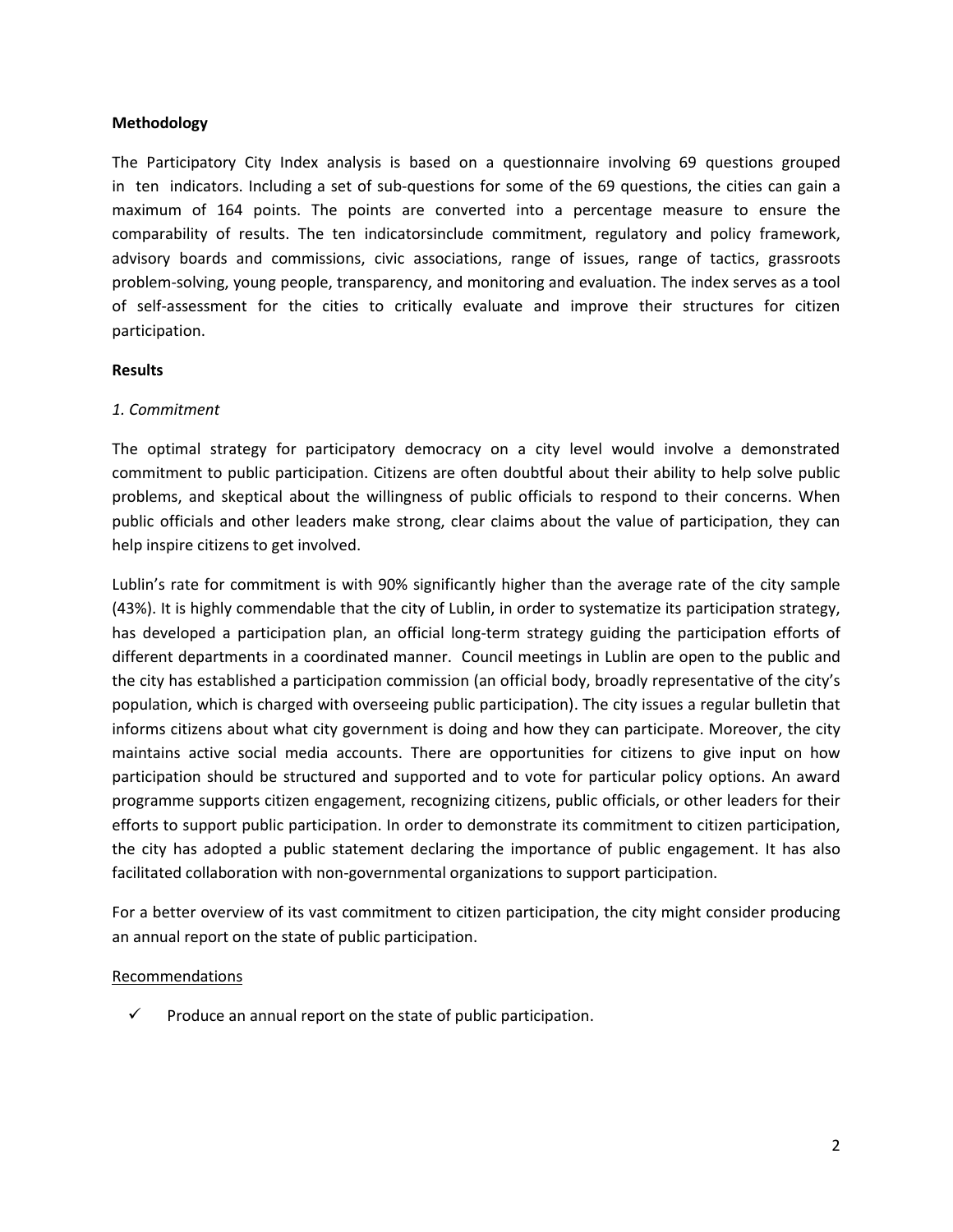## *2. Regulatory and policy framework*

In many places, the regulations governing public participation are outdated and unclear. In other places, public officials and staff do not have the participation skills and resources they need. Cities with a coherent regulatory and policy framework for participation are more likely to succeed.

The city of Lublin has concrete regulations and policies that govern public participation. These regulations are reviewed on a regular basis. Public officials, staff, and citizens understand how the laws governing public participation are being interpreted and applied. The city has allocated a budget of 0.5% of the annual city budget for citizen participation activities and employs 1.3% of the total city workforce to support public participation activities. It provides training opportunities for public officials and city staff who want to learn more about how to support effective participation. With a rate of 66%, Lublin's results in light of its regulatory and policy framework are higher than the average of the city sample which is 40%.

In order to foster its engagement, the city could issue a document – a policy, protocol, or set of procedures – that helps public officials, staff, and citizens understand when and why to use specific participation approaches and how a specific approach will affect policy decisions. It could also integrate the support of public participation as a category in the job expectations of people serving in management-level positions for the city.

## Recommendations

- $\checkmark$  Publish a document a policy, protocol, or set of procedures that helps public officials, staff, and citizens understand when and why to use specific participation approaches.
- $\checkmark$  Include facilitating, encouraging, or supporting public participation as a category in the job expectations of people serving in management-level positions for the city.

# *3. Advisory boards and commissions*

Boards and commissions can be a powerful tool for public participation, especially if the members of these bodies believe that bringing other citizens to the table – not just representing their voices – is a key part of their role.

Lublin's indicators in the field of citizen advisory boards and commissions are with 67% higher than average of the city sample (50%). The city of Lublin has 21 advisory boards and commissions for citizens. The members of boards and commissions are either appointed by public officials or chosen by lot. It is positive that they are broadly representative of the larger population, in terms of age, race/ethnicity, income level, and immigrant/native-born. Public officials are obliged to give information to boards and commissions, and consider their recommendations. The meetings of boards and commissions are mostly structured and facilitated in ways that encourage productive dialogue, deliberation, and participation, although this is not always the case. The city could strengthen its efforts in this area by hiring trained facilitators for the meetings.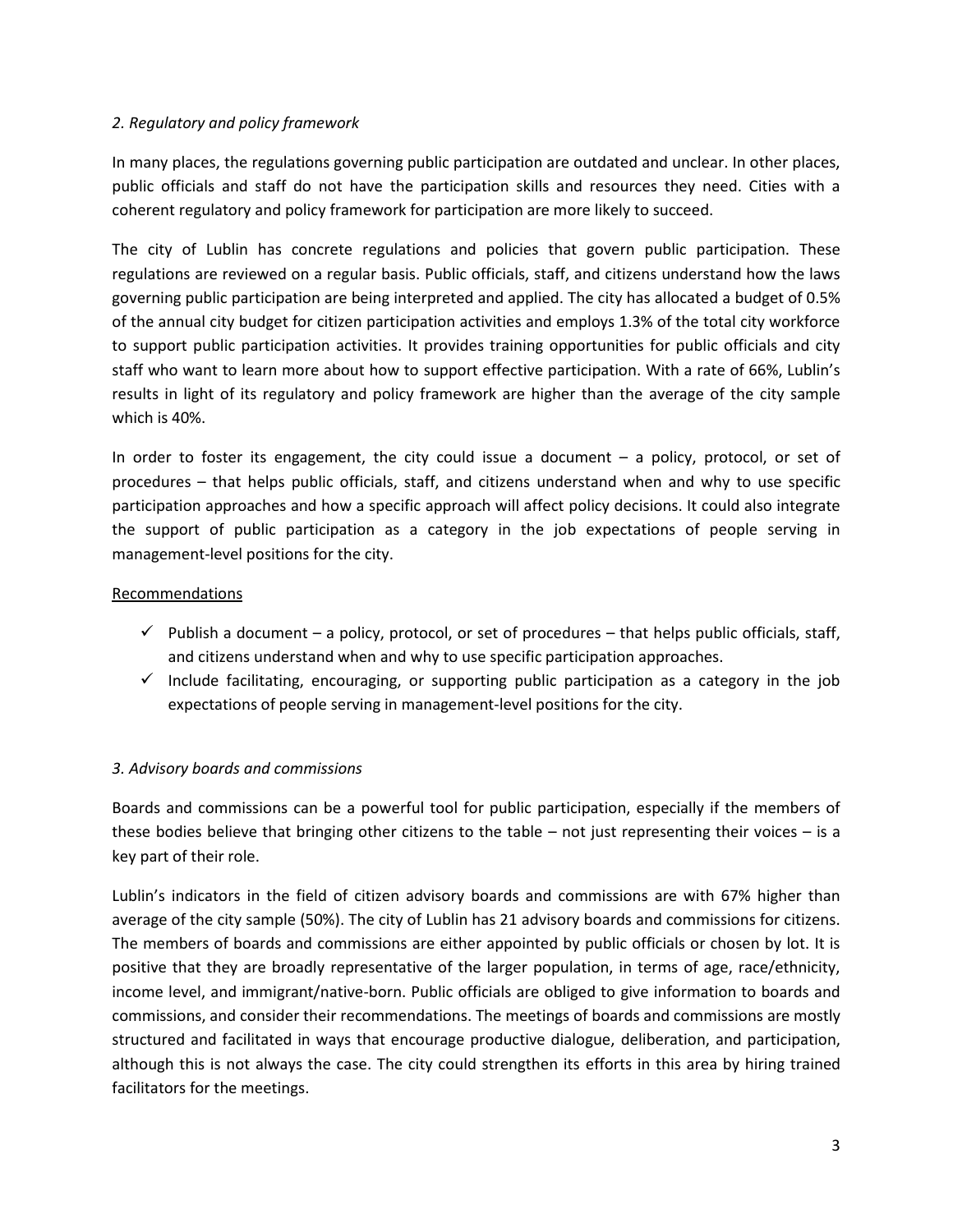Moreover, the members of boards and commissions should be encouraged to regularly lead public participation efforts that bring other citizens to the table. To inform more people about its activities, the boards and commissions could use online tools to interactively engage the public.

# Recommendations

- $\checkmark$  Make sure that boards and commissions regularly use online tools to interactively engage the public.
- $\checkmark$  Hire trained facilitators for the meetings of the boards and commissions to ensure a high quality of deliberations.
- $\checkmark$  Encourage members of the boards and commissions to lead public participation efforts that bring other citizens to the table.

# Best Practice<sup>1</sup>

 $\overline{\phantom{a}}$ 

# [Fernald Citizen Advisory Board, Ohio, USA](http://www.participedia.net/en/cases/fernald-citizens-advisory-board-fernald-ohio-usa)

To advise the Department of Energy facility in Fernald, Ohio, on environmental issues, the Fernald Citizens Advisory Board (FCAB) was created in 1993. FCAB was established in order to provide policy and technical advice regarding important environmental clean-up decisions to the regulated and regulating agencies. In 1995 it was deemed that over 3 million cubic yards of waste and contaminated material would need to be removed from the site.

FCAB recommendations and advice provided the DOE with an understanding of the issues and concerns that were important to local stakeholders and ensured that these perspectives were incorporated into planning and decision making on the Fernald Environmental Management Project (FEMP) site.

The Board was to not only include the easily identifiable affected parties, but also individual residents who live in the vicinity of the site. It was to be small in size, involving less than 20 people, to have a clear mission, to include governmental officials as nonvoting members, to reflect the variety of views in the surrounding community and to attempt to reach consensus. Administrative and technical support was to be provided by the government. FCAB was active until September 2006, at which point the clean-up was completed.

More information available at: [http://www.participedia.net/en/cases/fernald-citizens-advisory-board](http://www.participedia.net/en/cases/fernald-citizens-advisory-board-fernald-ohio-usa)[fernald-ohio-usa.](http://www.participedia.net/en/cases/fernald-citizens-advisory-board-fernald-ohio-usa)

<sup>&</sup>lt;sup>1</sup>All Best Practice examples in this report are available a[t www.participationcompass.org](http://www.participationcompass.org/) or www.participedia.net.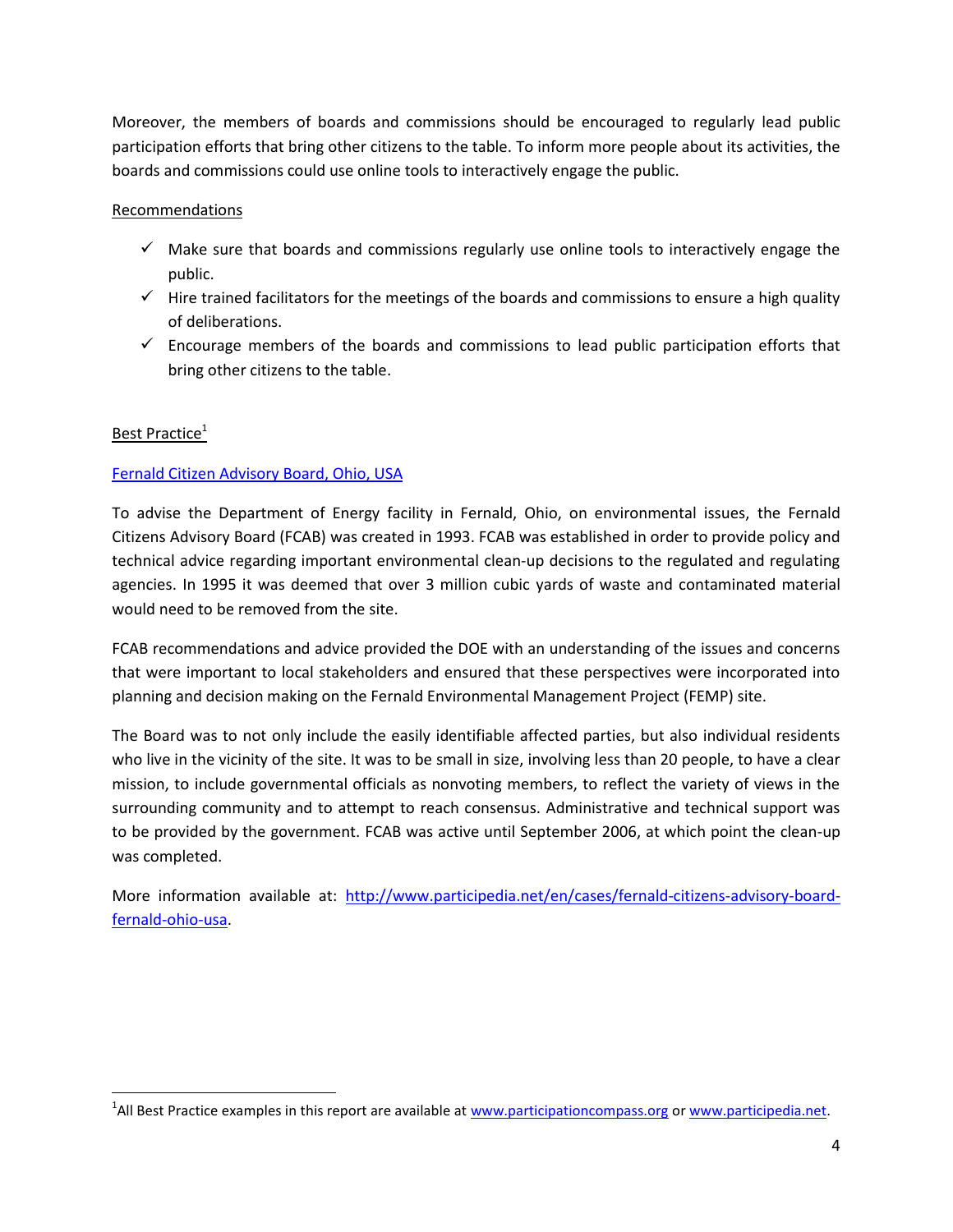#### *4. Civic associations*

Many cities have civic associations, operating in neighbourhoods, schools, and other settings, which help to engage people in public life. These associations are better able to contribute to public participation when they are inclusive, broadly supported, and well-connected to government.

Lublin scores 61% in the field of civic association and is thus above average (51%). It is positive that there are there active *neighborhood* associations in the majority of all neighborhoods and that there is an active online network in most of Lublin's neighborhoods, as well as a network that gives neighborhood groups an official role in public decisions. Moreover, Lublin has tasked city employees with maintaining communication between neighborhood groups and local government. As a result, neighborhood meetings, events, and online forums attract large, diverse numbers of people in Lublin.

However, the city has not put a system in place to track who participates in neighborhood groups. To further improve neighborhood engagement, the city could offer training programs or other support that help build the engagement capacity of neighborhood groups. The meetings of neighborhood groups should be structured and facilitated in ways that encourage productive dialogue, deliberation, and participation and the leadership of neighborhood groups should be broadly representative of the neighborhood, in terms of age, race/ethnicity, income level, and immigrant/native-born.

Also in the majority of Lublin's *schools*, there are active parent groups and online networks. The meetings of parent groups are structured and facilitated in ways that encourage productive dialogue, deliberation, and participation. The city employs staff to maintain communication between the local government and the schools.

Despite these efforts, school meetings, events, and online forums do not always attract large, diverse numbers of people and the leadership of most parent groups is not broadly representative of the school population, in terms of age, race/ethnicity, income level, and immigrant/native-born. In order to further improve its results, the city could track who participates in school meetings and provide training programs that help build the engagement capacity of parent groups.

It is positive to note that community organizing or issue advocacy groups, faith communities, and other social groups in the city help engage large numbers of people in public decision-making and problemsolving. Moreover, there are regular social events that help include large numbers of people in public decision-making and problem-solving. Most neighborhoods have buildings – such as community centers, schools, or churches – that are welcoming, widely used spaces for public participation events and activities.

#### Recommendations

- $\checkmark$  Meetings of neighborhood groups should be structured and facilitated in ways that encourage productive dialogue, deliberation, and participation.
- $\checkmark$  Install a system of tracking who participated in neighborhood and parents groups.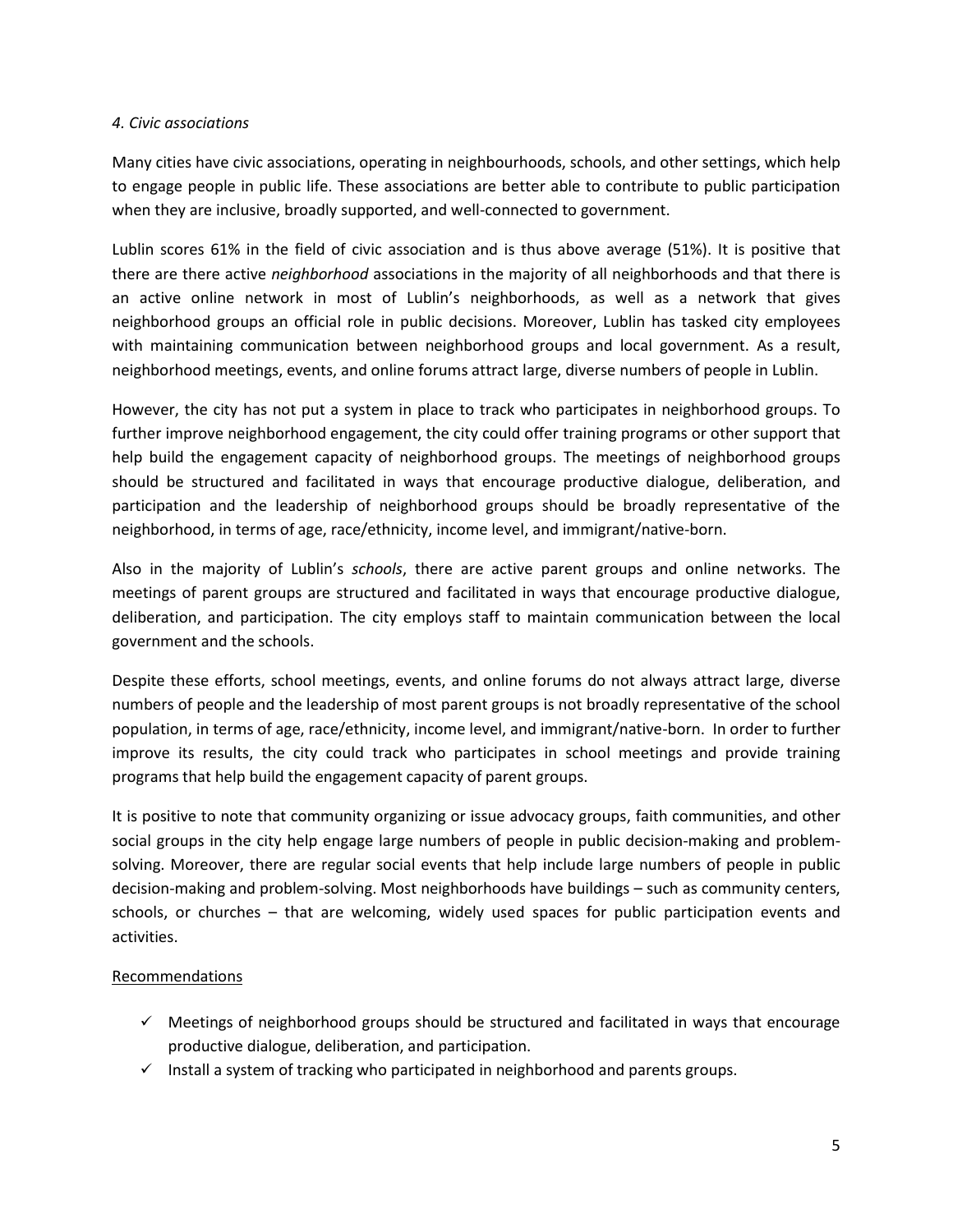- $\checkmark$  Support training programs or other supports that help build the engagement capacity of neighborhood and parent groups.
- $\checkmark$  Make sure that the leadership of most parent and neighborhood groups is broadly representative of the population, in terms of age, race/ethnicity, income level, and immigrant/native-born.

#### Best Practice

#### *Trade School*

Teachers propose classes and ask for barter items from students. For example, if you teach a class about making butter, you might ask students to bring heavy cream, jars, bread, music tips, clothes, vegetables, or help with something like finding an apartment. Students sign up for classes by agreeing to bring a barter item for the teacher. Trade School is for people who value hands-on knowledge, mutual respect, and the social nature of exchange.

#### → [Trade School Glasgow](http://tradeschool.coop/about/)

#### *5. Range of issues*

Most cities face a range of challenges and opportunities that affect citizens and that deserve productive public participation. When communities support regular, interactive, and meaningful participation on a broad range of issues, they are better able to meet the diverse needs and goals of citizens.

In the city of Lublin, there are participation opportunities for citizens in a range of policy fields, including planning and land use, budgeting, transportation, as well as racism and cultural difference. In these exercises, the people who participate are broadly representative of the larger population and the participation is interactive. Before the meetings, participants receive the necessary information for an informed debate. On this basis, the participants discuss why the respective issue matters to them and consider different policy choices. It is important that the participation activities have a clear impact on policymaking and enable people to take action in a variety of ways. Sometimes, but not always, citizens think of these participation opportunities as enjoyable. Therefore, the city could think of ways to make the meetings more "fun" for the citizens. Nevertheless, it is positive that the existing opportunities for participation usually attract large numbers of citizens (usually more than 5% of the overall population).

Lublin has an average index score of 34% concerning its range of issues. In order to improve its result, the city could expand opportunities for citizen participation to additional policy areas, such as public health, education and public safety. Moreover, the citizen's meetings could be more frequent, i.e. the citizens should have at least once a month the opportunity to participate.

#### Recommendations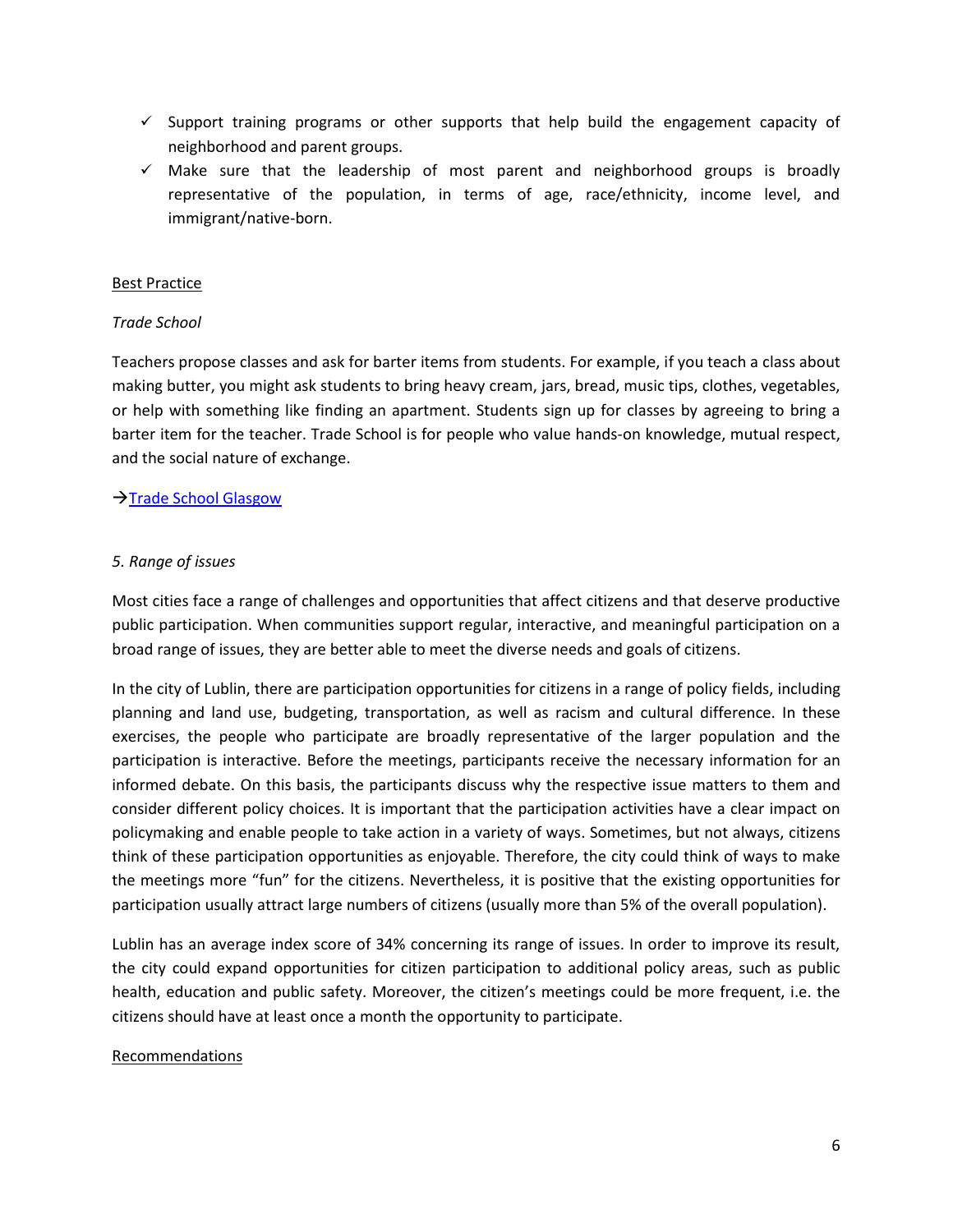- $\checkmark$  Organize citizen meetings and deliberations more frequently and give citizens the opportunity to participate at least once a month.
- $\checkmark$  Provide participation opportunities in additional policy areas, such as public health, education, and policing and public safety.

## Best Practice

#### *21st Century Town Meetings*

21st Century Town Meetings bring together between 500 and 5,000 people, to discuss local, regional or national issues. By using technology, this method combines the benefits of small scale face-to-face discussions with those of large group decision making.

This method uses technology to overcome the common tradeoff between the quality of discussion and the size of the group. The participants are spilt up into groups of 10-12 people, where they have facilitated small-group discussions. Each facilitator uses a networked computer to instantly collate ideas and votes from the table. This information is sent to a central point where a team summarises comments from all tables into themes that can be presented back to the room for comment or votes. Each participant also has a keypad which allows them to vote individually on themes or questions. The results of these votes are presented in real time on large screens for instant feedback from participants. The computers and voting pads generate volumes of useful demographically-sortable data. This information is often quickly edited into a report which is printed and given to participants, decisionmakers and journalists at the end of the event.

The whole process can either take place within one room, or groups can gather in many locations around the country or the world. Often, the participants are selected to be demographically representative of the whole population.

The interchange between the small- and large-scale dialogues is powerful as it allows participants to discuss the issues in a small manageable setting, whilst maintaining the legitimacy of a process involving large numbers of people. The immediacy of the vote also creates transparency during the meeting

[Landscape Town Meeting \(Tuscany, Italy\)](http://participedia.net/en/cases/landscape-town-meeting-tuscany-italy)

#### *6. Range of tactics*

There are many different methods, tools, apps, and meeting formats for public participation. Because different tactics fit different goals and scenarios, and because citizens have diverse needs and goals, cities are more likely to succeed if they employ a wide variety of methods.

The city of Lublin has experimented with a broad range of different tactics to involve citizens in policymaking and has therefore scored high in this category (86%). With social media aggregation tools, the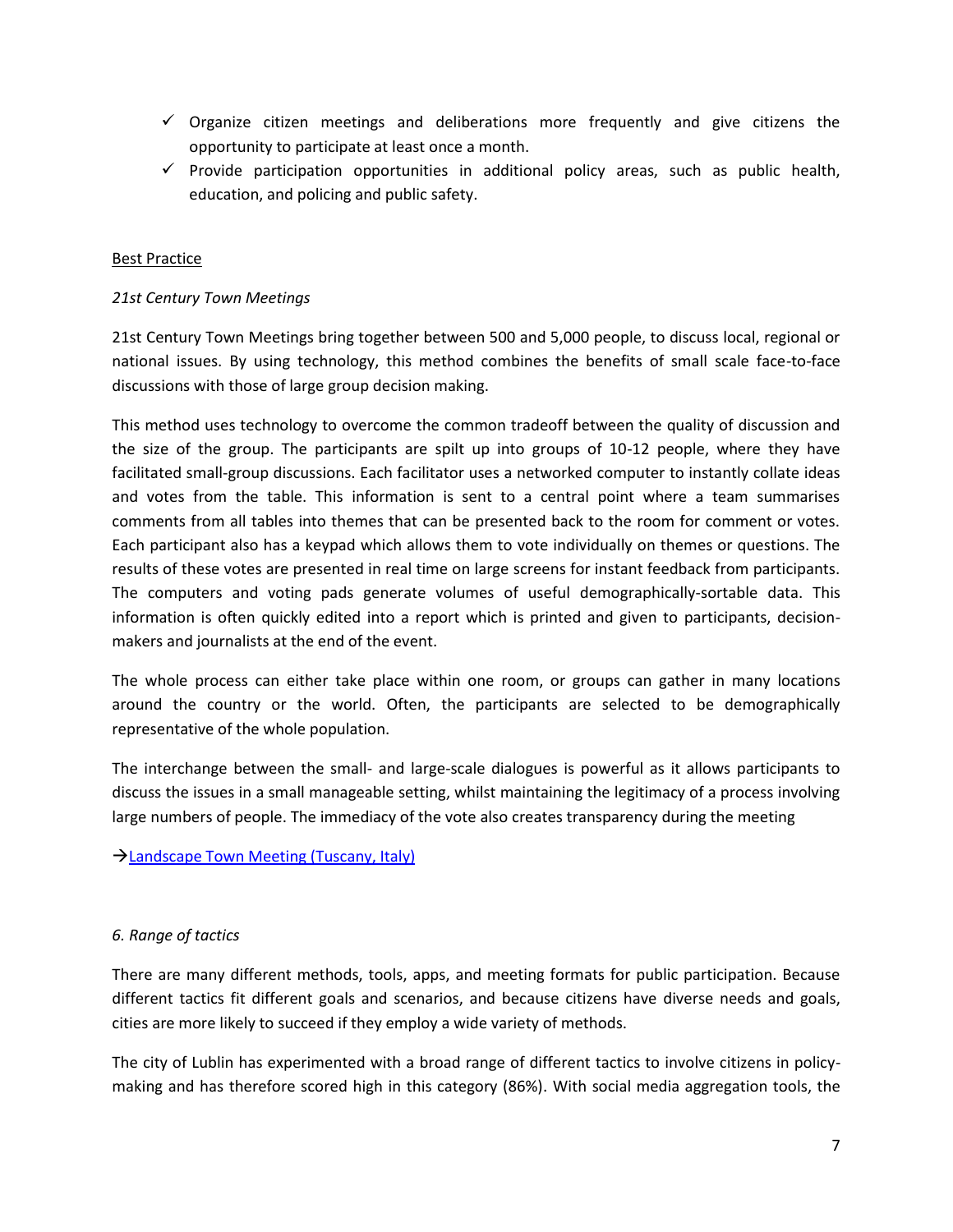city sifts through social media networks to find common words and strings of words in order to get a better picture of the citizens' needs. Through online and offline surveys and polls, the city has collected the citizens' opinions on different subjects. The city also uses keypad polling for this purpose, a type of polling, using handheld polling devices or smartphones, which is typically conducted as part of a face-toface meeting. Facilitated, face-to-face small-group discussions are being used to delve more deeply into people's views and perspectives, as well as the values, needs, and concerns that lie behind people's beliefs.

Via crowdsourcing on online platforms and through face-to-face exercises the city allows people to suggest ideas and then rank, refine, and comment on the ideas generated by the crowd. Crowdfunding is used to enable people to ask for or donate money, and small-grant programs run by institutions to support volunteer projects. Moreover, the city has put in place Wiki-Based Mapping and Writing Platforms (online technologies that incorporate individual contributions into a central map, database, or document), as well as Online Networks to encourage communication and collaboration within groups.

Collaborative Planning Processes bring people together to make design or architectural decisions. Besides, the city of Lublin organizes Participatory Budgeting activities through which large, diverse numbers of people deliberate, plan, and vote on how to spend a pool of public money. In such Public Deliberation exercises, citizens, public officials, public employees, and other stakeholders interact in small-group sessions where they share experiences, consider a range of policy options, and decide together what should be done.

## Recommendations

The city of Lublin may wish to complement its diverse range of tactics with the following tools or methods to include even more citizens in local decision-making:

- $\checkmark$  Online problem reporting platform that allows people to enter data about particular problems and conditions, such as potholes, graffiti, and environmental hazards.
- $\checkmark$  Serious Games: Online or face-to-face exercises that give citizens a chance to test their knowledge, strengthen their relationships, or come up with their own solutions to public problems.

#### Best Practice

#### **[SeeClickFix](http://de.seeclickfix.com/)**

SeeClickFix is a communications platform for citizens to report non-emergency issues, and governments to track, manage, and reply--ultimately making communities better through transparency, collaboration, and cooperation.

#### *7. Grassroots problem-solving*

Citizens have more ways to contribute to public problem-solving than ever before. Productive public participation strategies encourage and support citizens to take action in a variety of ways. In their public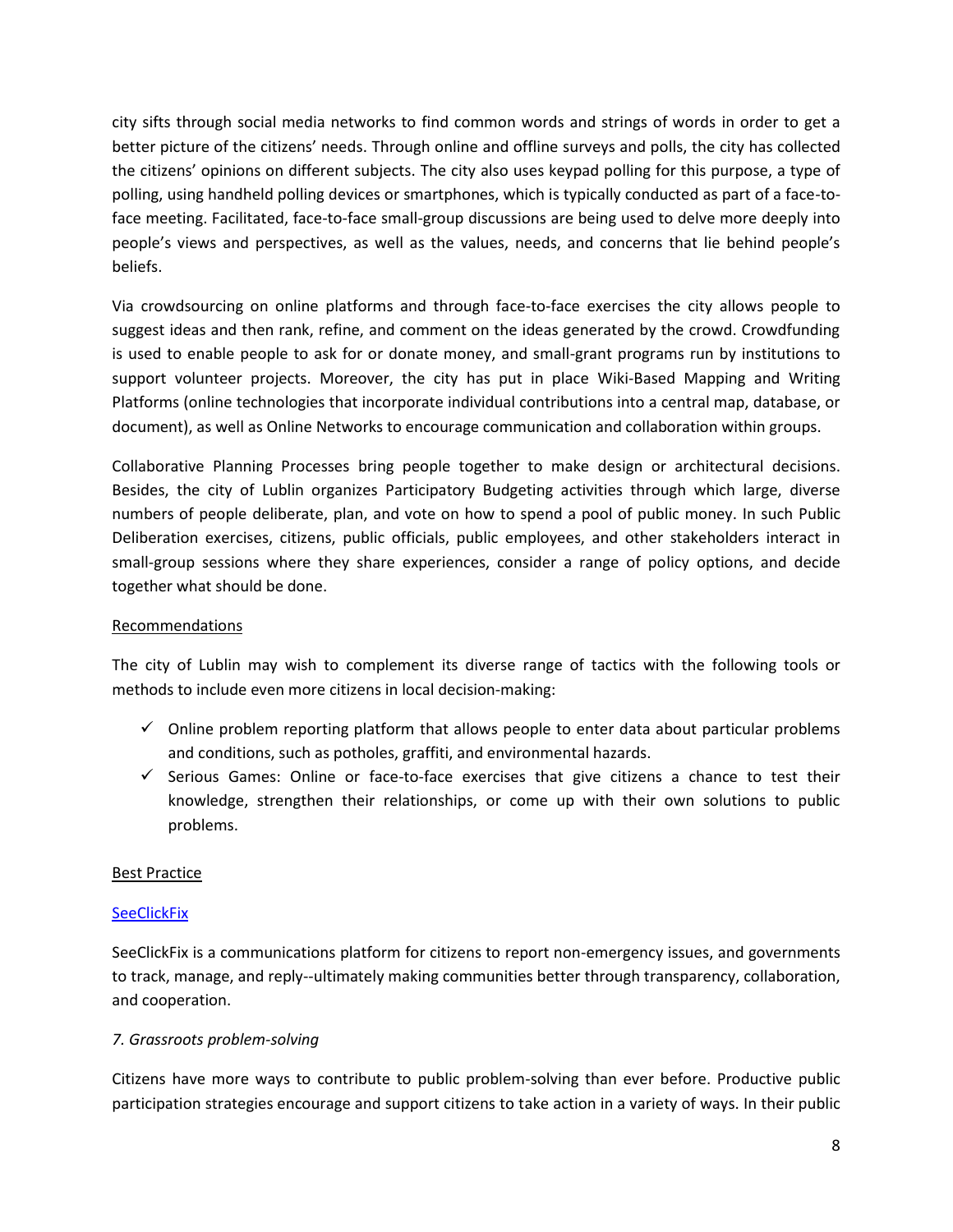statements about the value of participation, public officials and staff should therefore support the idea that citizens can help contribute to solving public problems.

Lublin's scores are with 44% relatively high in this policy field, but could still be improved. The existing participation opportunities in Lublin are organized in a way that allows citizens to discuss and plan ways they can take action. In their public statements about the value of participation, public officials and staff support the idea that citizens can help contribute to solving public problems. The city also has a smallgrant programme to support the implementation of action ideas. Lastly, it is commendable that there is an awards programme (every two years) which recognizes citizens for their efforts to solve public problems.

In addition to these efforts, the city could support an annual citizens' academy or some other training program for citizens and invite young people to contribute a certain number of volunteer hours before graduation.

# Recommendations

- $\checkmark$  Support an annual citizens' academy or some other training program for citizens.
- $\checkmark$  Invite young people to contribute a certain number of volunteer hours before graduation.

# *8. Young people*

As the adult citizens of the future, young people need experiences and education that prepare them for their future roles. But young people can also be dynamic leaders in the present. Productive participation strategies tap into the present and future civic capacity of young people.

It is highly commendable that Lublin undertakes extensive efforts to include young people in political decision-making. The city's score in this area is 100%. Within the school system, young people have meaningful opportunities to address key issues facing students and the schools. Also outside the school system, there are there meaningful opportunities for young people to take part in public decisionmaking and problem-solving, such as a youth council. The people who take part in the youth council are broadly representative of the larger youth population, in terms of age, race/ethnicity, income level, and immigrant/native-born. On a regular basis, they present recommendations to local government. The youth council is also connected to other participation opportunities and regularly organizes participation opportunities that bring other young people to the table.

# *9. Transparency*

While efforts to increase transparency and open government may not be sufficient to increase public participation, they are essential complements to participation initiatives. Transparency can increase government accountability, decrease corruption, and enable citizen problem-solving efforts by giving civic technologists access to government data.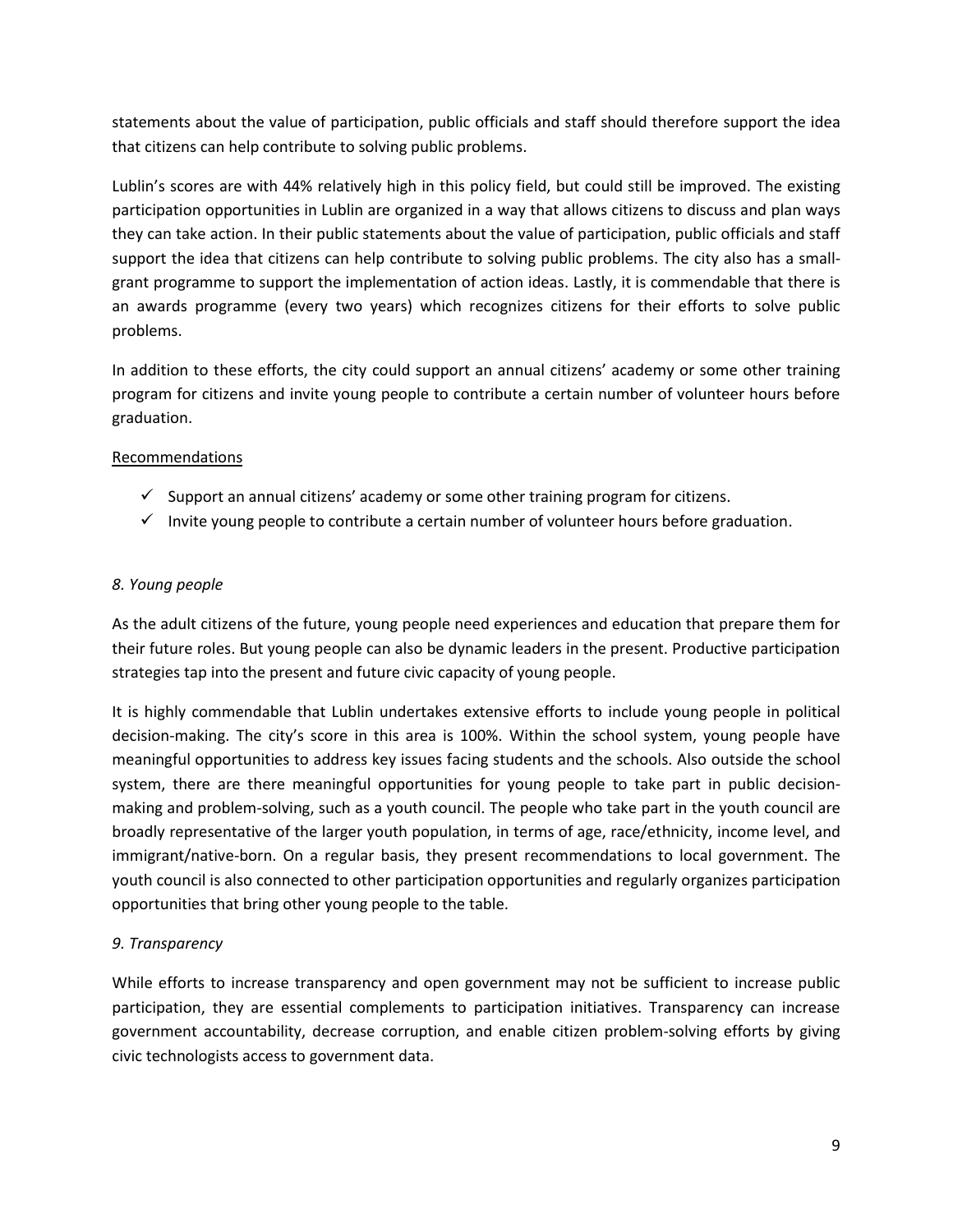On this note, it is positive that the city of Lublin has a website on which it publishes city news and information. The city releases financial data and data on public meetings, but not on public services. This could be added. The city supports efforts to support the local civic tech community use public data and help citizens understand and use public data. As a result, Lublin also scores relatively high in the field of transparency, with a score of 63%.

In order to further increase transparency, the city could support Application Programming Interfaces and televise or livestream public meetings, with opportunities for remote interaction by citizens.

# Recommendations

- $\checkmark$  Public meetings should be televised or livestreamed, with opportunities for remote interaction by citizens.
- $\checkmark$  Support Application Programming Interfaces.

# Best Practice

# *Area Forum*

Area Forums are meetings held locally, often hosted by the local council. The meetings are attended by local councillors, together with senior representatives from the local authorities, the Police, Primary Care Trusts and other key local organisations, to debate key topics and answer residents' questions faceto-face. The meetings are often streamed live online or televised.

The Area Forum workshops are normally run in the evenings and are chaired by a local councillor. A Chief Officer also attends each meeting and ensures that the recommendations made are properly fed back into the council's decision-making processes. Area Forums concentrate their conversations on the topics of particular concern to local communities in the area. The outcomes are reported to Area Forum members either on an individual basis or via an Area Forum newsletter, which is distributed to members after each meeting; the minutes from each meeting are normally available online. You do not have to be a member of an Area Forum to attend, but you are encouraged to join so that you can be regularly updated about meetings and developments that have occurred as a result of your input.

 $\rightarrow$ [King County Community Forums, UK](http://participedia.net/en/cases/countywide-community-forums-king-county)

# *10. Monitoring and evaluation*

Public participation is more likely to improve over time if it is being evaluated in regular, transparent, and interactive ways. If citizens themselves are involved in measuring and assessing engagement initiatives and structures, they will have a greater stake in the success of those efforts, and more ways to ensure that participation is equitable, accountable, and productive.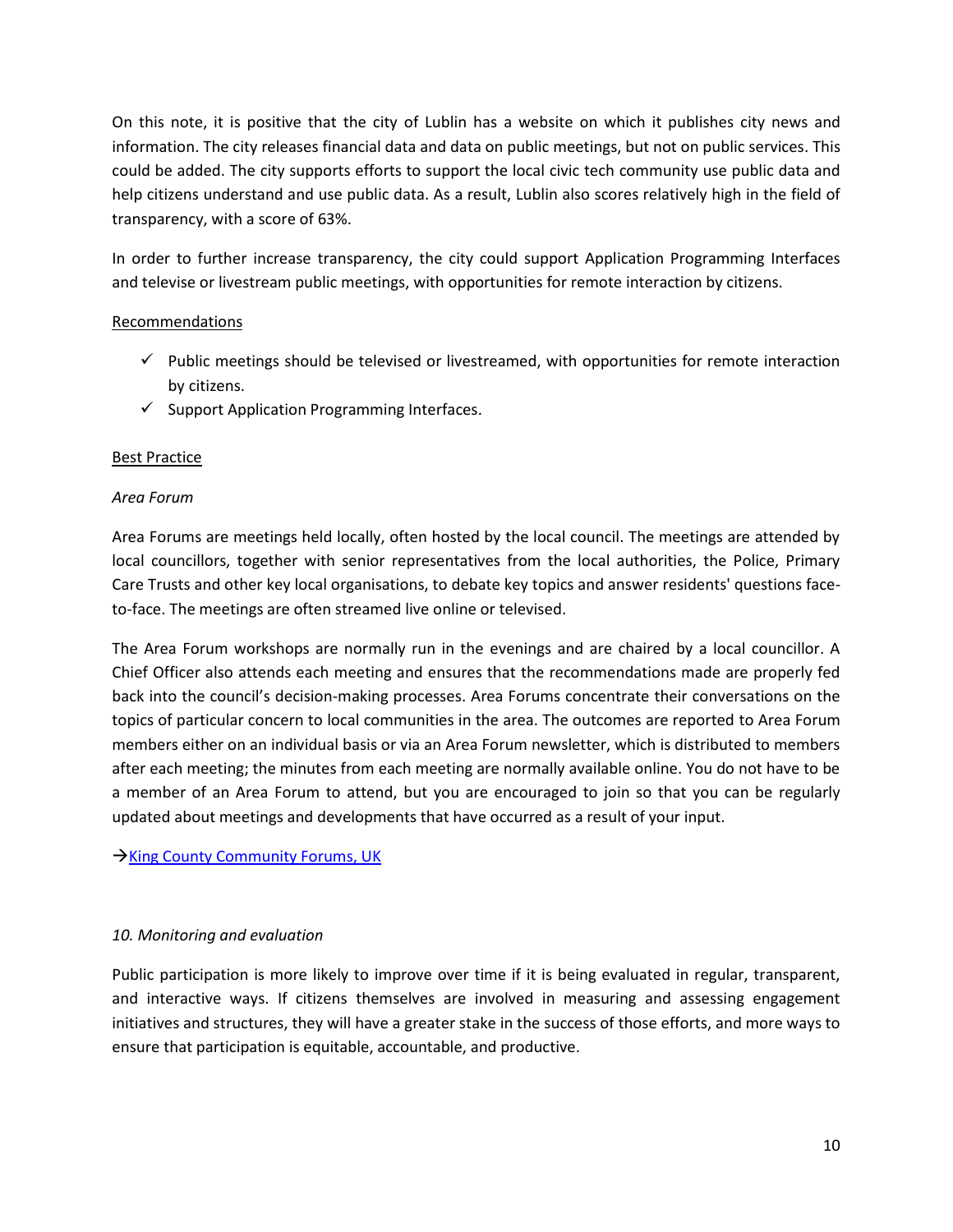The city has an index rate of 38% in this area and scores, relative to its rating in other fields, relatively low in the field of monitoring and evaluation. It is positive to note that the city of Lublin has installed a process for tracking the long-term effects of public participation on key social indicators. The citizens also have opportunities to give feedback on how official public meetings are structured and facilitated and there are regular opportunities for public officials, staff, and citizens to analyze participation evaluations and make recommendations.

In order to improve its results in this policy field, the city could additionally implement and publish a widely used, well-understood plan or protocol for evaluating public participation processes and outcomes. Participation processes and outcomes should be viewed through an equity lens. Besides, the city might consider publishing surveys, questionnaires, or other evaluation instruments that are used to evaluate individual participation opportunities. Lastly, the results of evaluations should be made publicly available and broadly disseminated.

## Recommendations

- $\checkmark$  Publish a plan or protocol for evaluating public participation processes and outcomes.
- $\checkmark$  View participation processes and outcomes through an equity lens.
- $\checkmark$  Publish surveys, questionnaires, or other evaluation instruments that are used to evaluate individual participation opportunities.
- $\checkmark$  Make results of evaluations publicly available and disseminate them broadly.

# Best Practice

#### *Delphi Survey*

A Delphi Survey is a series of questionnaires that allow experts to develop ideas about potential future developments around an issue. The questionnaires are developed throughout the process in relation to the responses given by participants.

Delphi Surveys are used to gather collective forecasts through questionnaires about likely or possible developments in particular areas. Delphi Surveys can be carried out face to face, online or by post. In online versions, participants are given their own login and password to access the site. This is useful when the expert participants are very busy people. The technique aims to derive the benefit of the opinions of a group of experts, while avoiding the disadvantages of 'group-think' and group dynamics where certain individuals dominate the discussion. The process takes place in a number of stages:

• The first questionnaire either asks the participants to individually identify issues and generate as many ideas as possible or to answer more close ended questions such as the likely dates for specific developments.

• The second questionnaire anonymously feeds back all the ideas and forecasts sent in the first round to all participants. This questionnaire also provides space for participants to refine each idea, comment on their strengths or weaknesses and to suggest new ideas.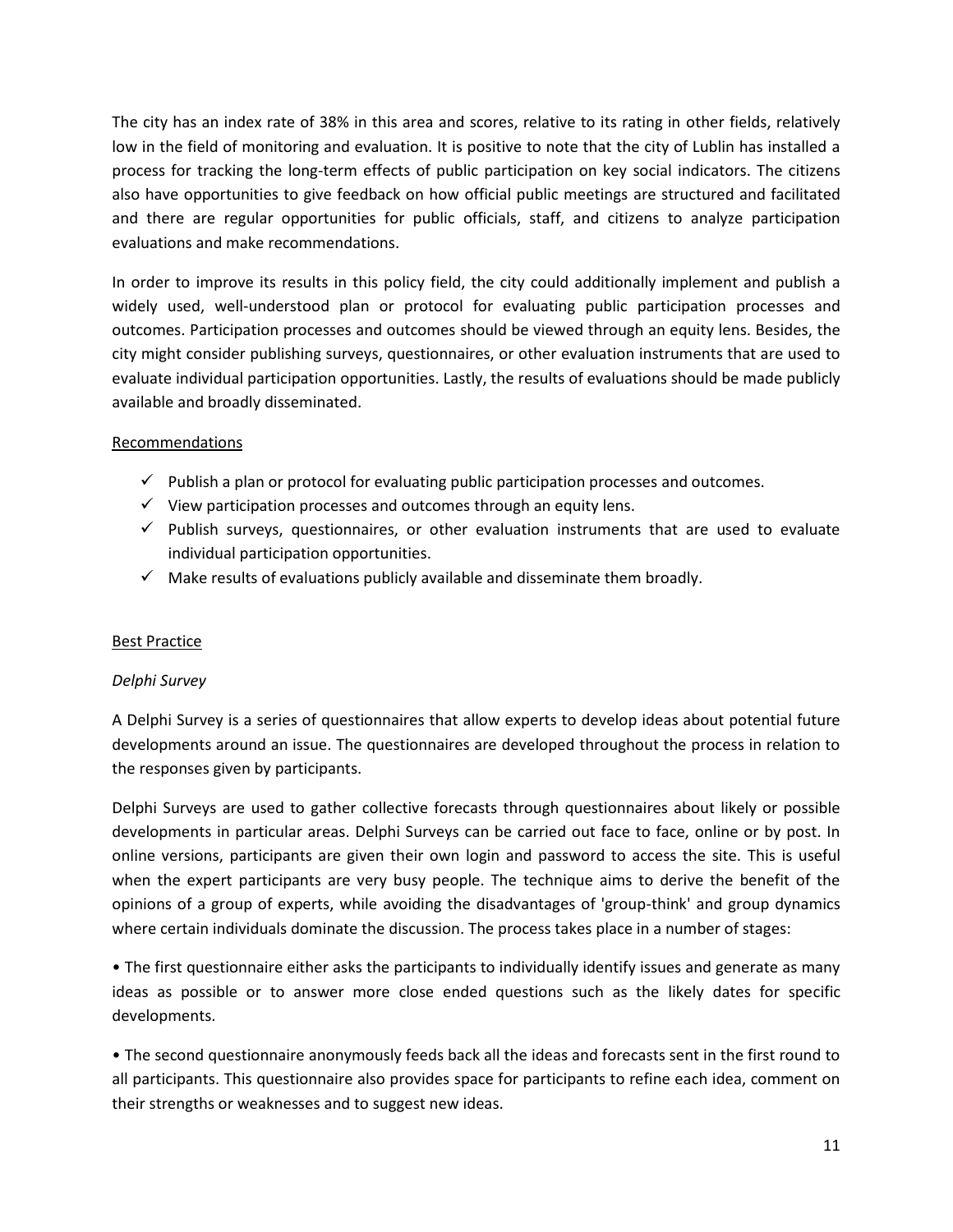• An additional questionnaire then summarises the input from the second questionnaire and asks for further clarification, strengths, weaknesses, and new ideas. This stage can be repeated as many times as necessary until consensus on key points is reached.

• The end product is either a consensus amongst the participants on likely and possible future developments, or a wide range of possible developments and their relative strengths and weaknesses.

→ [District of Okanagan-Similkameen, British Colombia, Canada](http://participedia.net/en/cases/use-delphi-method-develop-horse-control-strategy)

#### **Conclusion**

The city of Lublin has an aggregate participatory city index of 52%. The city has put in place a diverse set of programmes and structures to involve citizens in political decision-making in many different policy fields, such as for example, Planning and land use, Budgeting, and Transportation. The city uses a broad range of different tactics to include citizens in political decision-making, such as online surveys and polls, opportunities for public deliberation, collaborative planning processes, crowdfunding and social media aggregation. Compared to the city of Neapoli-Sykies, Greece, and Ovruch, Ukraine, the city of Lublin has particularly good results in the areas commitment, regulatory and policy framework, range of tactics and inclusion in problem-solving (see figure 1).



*Figure 1: Index results of Ovruch, Neapoli-Sykies and Lublin.*